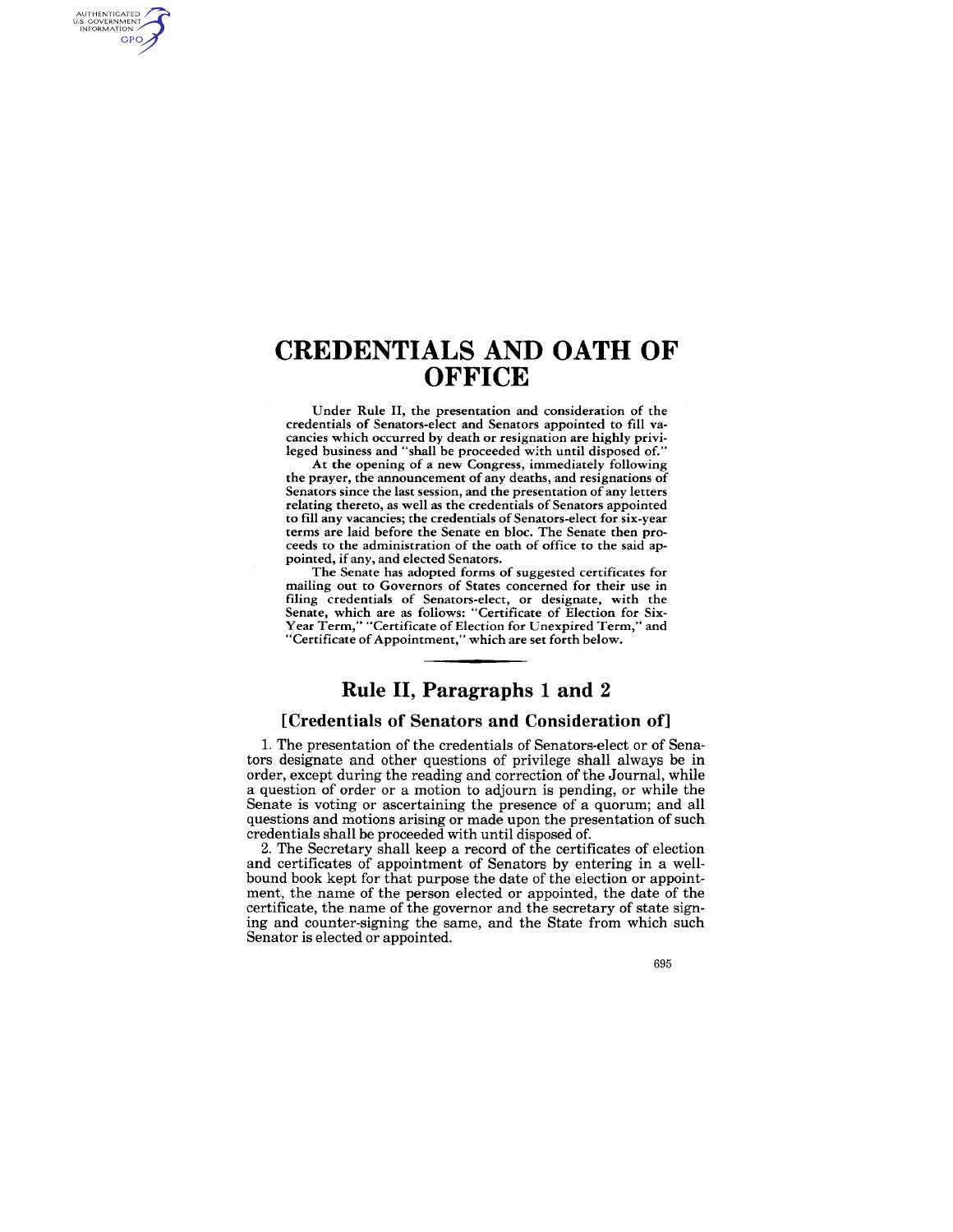## **Credentials**

## **Credentials Dealt With by the Congress to Which Elected:**

It is not the practice of the Senate to consider questions arising upon the credentials of a Senator-elect for a term commencing in a succeeding Congress; 1 likewise, it is not the policy of the Senate in the closing session of one Congress, to consider in advance the right or claim of a person to a seat in the Senate for a term commencing in the succeeding Congress.<sup>2</sup>

The certificates of election of William S. Yare and Frank L. Smith as Senators-elect from the States of Pennsylvania and Illinois, respectively, for the terms beginning March 4,1927, having been referred to a committee, that committee on the last day of the 69th Congress, reported that it had found the certificates regular on their face, but the committee expressed the belief that the Senate of the 70th Congress, and not the 69th Congress, should deal with the question raised as to their right to be seated as Members of the Senate. 3

#### **Credentials Submitted Before Vacancy Existed:**

On one occasion, the resignation of a Senator to take effect at a future date having been received, the Senate recognized the validity of the action of the legislature of the State in filling the vacancy by election prior to the effective date of the resignation. 4 Alfred Evan Reams of Oregon was appointed on January 29 to be effective on February 1, 1938, to replace Senator Frederick Steiwer, who submitted his resignation to the Governor on January 28, to be effective January 31, 1938. 5 Again in 1952, Thomas H. Kuchel of California was appointed on December 22, to be effective as of January  $\overline{2}$ , 1953, to replace Senator Richard Nixon, who submitted his resignation to the Governor on November 8, 1952. <sup>6</sup>

<sup>1</sup> Dec. 30, 1890, and Jan. 5, 1891, 51-2, *Record,* pp. 863, 906.

<sup>2</sup>*See* Mar. 1, 1887,49-2, *Record,* pp. 2461, 2474. 3 Mar. 4, 1927, 69-2, *Record,* p. 5914. <sup>4</sup>Feb. 21, 1905, 58-3, *Record,* p. 297l. 5 Senate *Journal,* 75-3, pp. 117-18.

<sup>6</sup> Senate *Journal,* 83-1, p. 3, *Record,* 83-1, p. 3.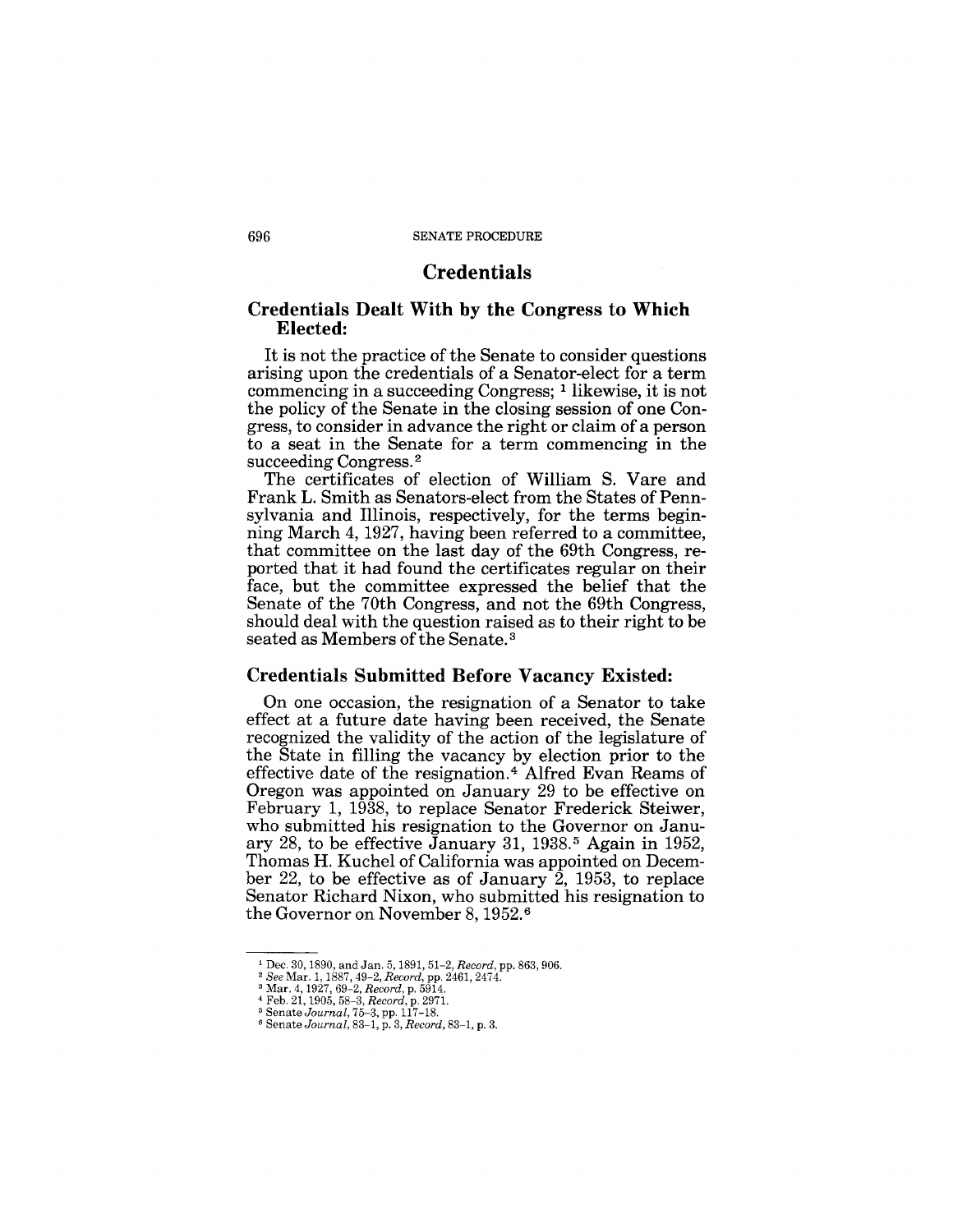#### Forms of Certificates:

In 1934 and 1961 the Senate adopted resolutions recommending to the States the form of certificates of election and appointment of a Senator,<sup>7</sup> now paragraph  $3$  of Rule II, as follows:

#### "CERTIFICATE OF ELECTION FOR SIX-YEAR TERM

*"To the President of the Senate of the United States:* 

To the President of the Senate of the United States:<br>"This is to certify that on the  $\_\$ day of  $\_\_$ , 19<sub>-1</sub>, A B was duly chosen by the qualified electors of the State of \_\_\_ a Senator from said State to represent said State in the Senate a Senator from said State to represent said State in the Senate of the United States for the term of six years, beginning on the 3d day of January, 19

"Witness: His excellency our governor \_\_\_\_, and our seal hereto affixed at  $\rule{1em}{0.15mm}$  this  $\rule{1em}{0.15mm}$  day of  $\rule{1em}{0.15mm}$  in the year of our Lord 19. "By the governor:

$$
"C \overline{\hspace{1cm}} D \overline{\hspace{1cm}} \overline{\hspace{1cm}} Gover
$$

 $H^{\mu}E$  F \_\_\_\_\_\_\_,

*"Secretary of State. "* 

"CERTIFICATE OF ELECTION FOR UNEXPIRED TERM

*"To the President of the Senate of the United States:* 

"This is to certify that on the day of  $\frac{19}{19}$ , A  $\frac{19}{19}$  was duly chosen by the qualified electors of the State of  $\frac{19}{19}$  a Senator for the unexpired term ending at noon on the 3d day of January,  $19 \dots$ , to fill the vacancy in the representation from said State in the Senate of the United States caused by the of C State in the Senate of the United States caused by the  $\frac{1}{2}$ 

Witness: His excellency our governor \_\_\_, and our seal hereto Witness: His excellency our governor  $\_\_\_$ , and our seal hereto affixed at  $\_\_\_\_$  this  $\_\_\_\_\_\_$  day of  $\_\_\_$ , in the year of our Lord 19 $\_\_$ . "By the governor:

 $E$   $\frac{F}{\sqrt{Gover}}$  ${}^{\circ}G$   ${}^{\bullet}H$   ${}^{\bullet}$   ${}^{\bullet}H$   ${}^{\bullet}$   ${}^{\bullet}$   ${}^{\bullet}$   ${}^{\bullet}$   ${}^{\bullet}$   ${}^{\bullet}$   ${}^{\bullet}$   ${}^{\bullet}$   ${}^{\bullet}$   ${}^{\bullet}$   ${}^{\bullet}$   ${}^{\bullet}$   ${}^{\bullet}$   ${}^{\bullet}$   ${}^{\bullet}$   ${}^{\bullet}$   ${}^{\bullet}$   ${}^{\bullet}$   ${}^{\bullet}$   ${}^{\bullet}$   ${}^{\bullet}$   ${}^{\bullet}$   ${}^{\bullet}$   ${}$ 

*"Secretary of State. "* 

#### "CERTIFICATE OF APPOINTMENT

*"To the President of the Senate of the United States:* 

"This is to certify that, pursuant to the power vested in me by the Constitution of the United States and the laws of the State of  $\underline{\hspace{1cm}}, I, A \underbrace{\hspace{1cm}} B \underbrace{\hspace{1cm}}$ , the governor of said State, do hereby "To the President of the Senate of the United States:<br>"This is to certify that, pursuant to the power vested in me by<br>the Constitution of the United States and the laws of the State of<br>........, I, A \_\_\_\_\_\_\_\_\_\_\_\_\_\_\_\_\_\_\_\_\_ said State in the Senate of the United States until the vacancy there-in caused by the \_\_ of E F , is filled by election as provided by law.

<sup>7</sup> In 1897 and in 1934 the Senate adopted such resolutions for the certificate of election. &e Feb. 23, 1897,54-2, *Record,* p. 2123.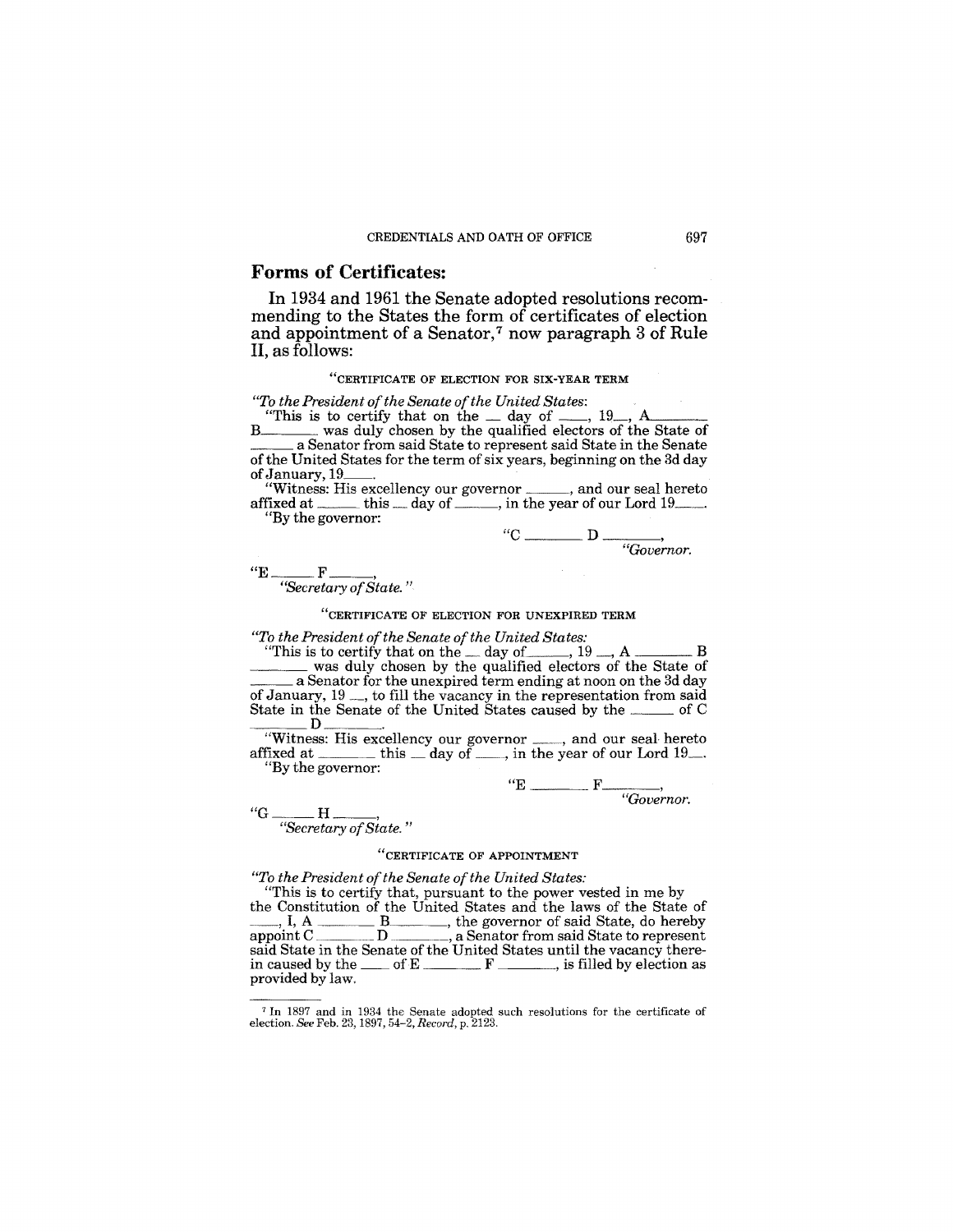"Witness: His excellency our governor \_\_\_\_\_\_, and our seal hereto affixed at \_\_\_\_\_\_\_\_ this \_\_\_\_\_\_ day of \_\_\_\_, in the year of Our Lord  $19$ <sub>...</sub>...

"By the governor:

$$
{}^{6}G \longrightarrow H \longrightarrow
$$
  
\n"G  ${}^{6}G$ 

*"Secretary of State.* " 8

The credentials of a Senator-elect must, under the law, be signed by the executive of the State and attested by the Secretary of State. 9

#### **Irregularities in Certificates Waived:**

In 1910, an irregularity in the form of the certificate of appointment of a Senator to fill a vacancy caused by a resignation was waived by the Senate where the material facts were set forth therein, and the oath was administered to the appointee.<sup>10</sup>

In another case, the credentials of a Senator appointed to fill a vacancy in the Senate until his successor had been duly elected were challenged as not being in proper form-the Governor not being empowered to fix the tenure of office-but the fact of the appointment having been established, the language as to tenure was regarded as surplusage, and the oath was administered to the appointee. 11 This precedent was again accepted as a rule of law in the following year when the credentials of an appointee to fill a vacancy in the Senate until the next meeting of the legislature and until his successor had been elected and qualified were questioned as not being in proper form, in that the Governor was not empowered under the Constitution to appoint until his successor was elected. 12

The certificate of election of a Senator from the State of Texas during a session of the Senate having incorrectly stated the date of the beginning of his term of service, the

*<sup>8</sup> Resolved,* That the Secretary of the Senate shall send copies of these suggested forms and these resolutions to the executive and secretary of each State wherein an election is about to take place or an appointment is to be made in season that they may use such forms if they see fit.  $(S. Journal 17, 73-2, Jan.$ 

July 17, 1961.) ..., Feb. 4, 1885,48-2, *Record,* p. 1244. 10 Feb. 1, 1910,61-2, *Record,* pp.1319-20. 11 Dec. 21, 1905, 59-1, *Record,* p. 667. 12 June 13, 1906, 59-1, *Record,* p. 8453.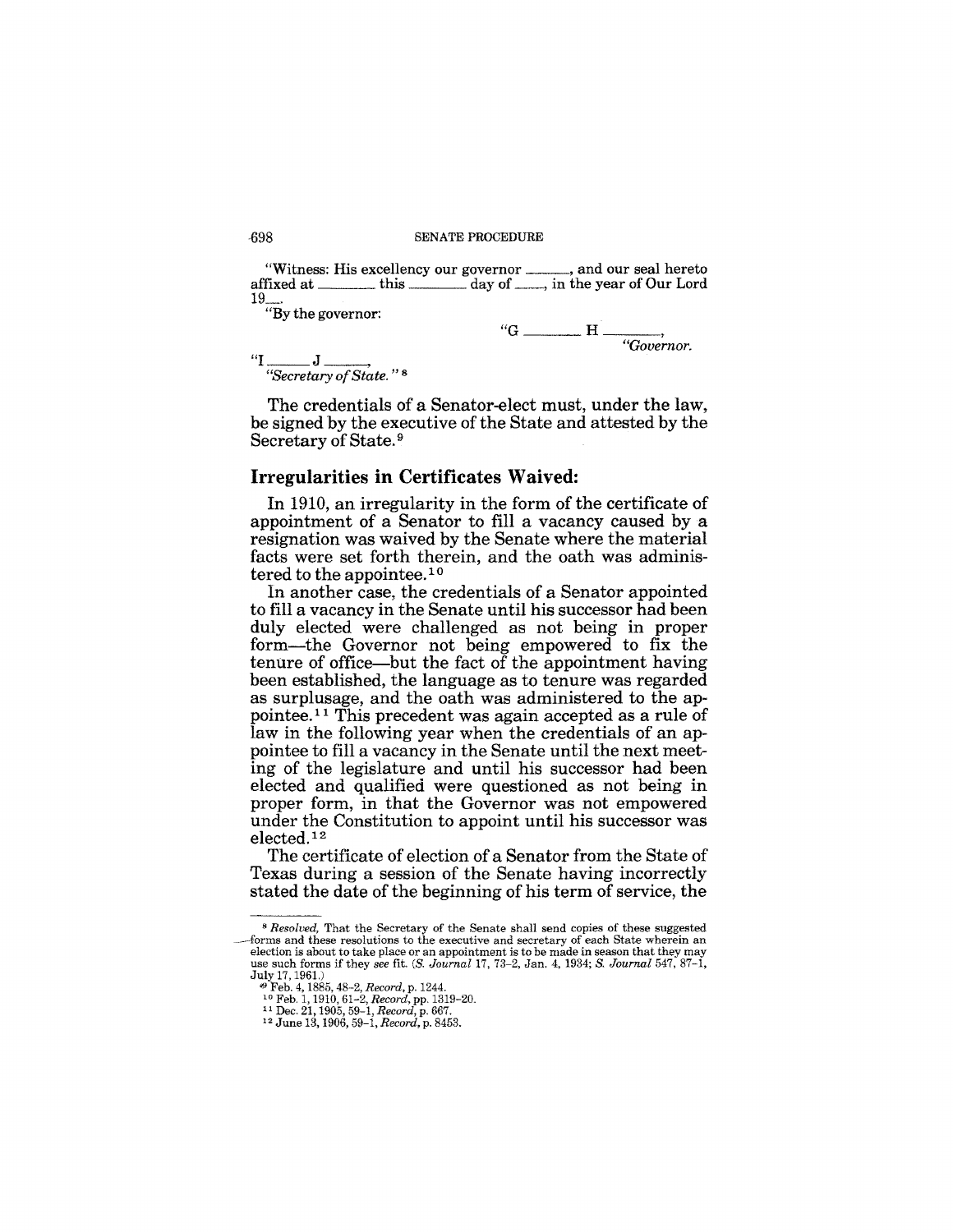Senate adopted a resolution correcting the error and giving the correct date. 13

## **Placed on File:**

When credentials are received prior to the beginning of the Congress to which the Senator was elected, it is the custom to place them on file and not refer them, awaiting the next Congress for their disposition. 14

#### **Resignation of Senators Appointed or Elected:**

*See* "Resignation of Senators," p.1251.

#### **Withdrawn:**

**In** 1913, the credentials of Hon. Henry D. Clayton, appointed by the Governor to be a Senator from Alabama, having been presented to the Senate and the appointee having been subsequently declined to accept the appointment, the credentials were withdrawn by unanimous con $sent<sup>15</sup>$ 

## **Oath of Office**

Do you solemnly swear that you will support and defend the Constitution of the United States against all enemies, foreign and domestic; that you will bear true faith and allegiance to the same; that you take this obligation freely, without any mental reservation or purpose of evasion; and that you will well and faithfully discharge the duties of the office on which you are about to enter: So help you God. (From printed card used by President of the Senate.)

The oath of office shall be administered by the President of the Senate to each Senator who shall be elected, previous to his taking his seat. (2 U.S.C. 21.)

The presiding officer, for the time being, of the Senate of the United States, shall have power to administer all oaths and affirmations that are or may be required by the Constitution, or by law, to be taken by any Senator, officer of the Senate, witness, or other person, in respect to any matter within the jurisdiction of the Senate. (2 U.S.C. 23.)

<sup>&</sup>lt;sup>13</sup> Apr. 29, 1957, 85–1, *Record*, pp. 6059–60; *see also* case of Senator Tower of Texas (June 15, 1961, and July 17, 1961, 87–1, *Record*, pp. 10522, 12309, 12650).<br><sup>14</sup> Mar. 3, 1897, 54–2, *Record*, p. 2728; Jan. 28,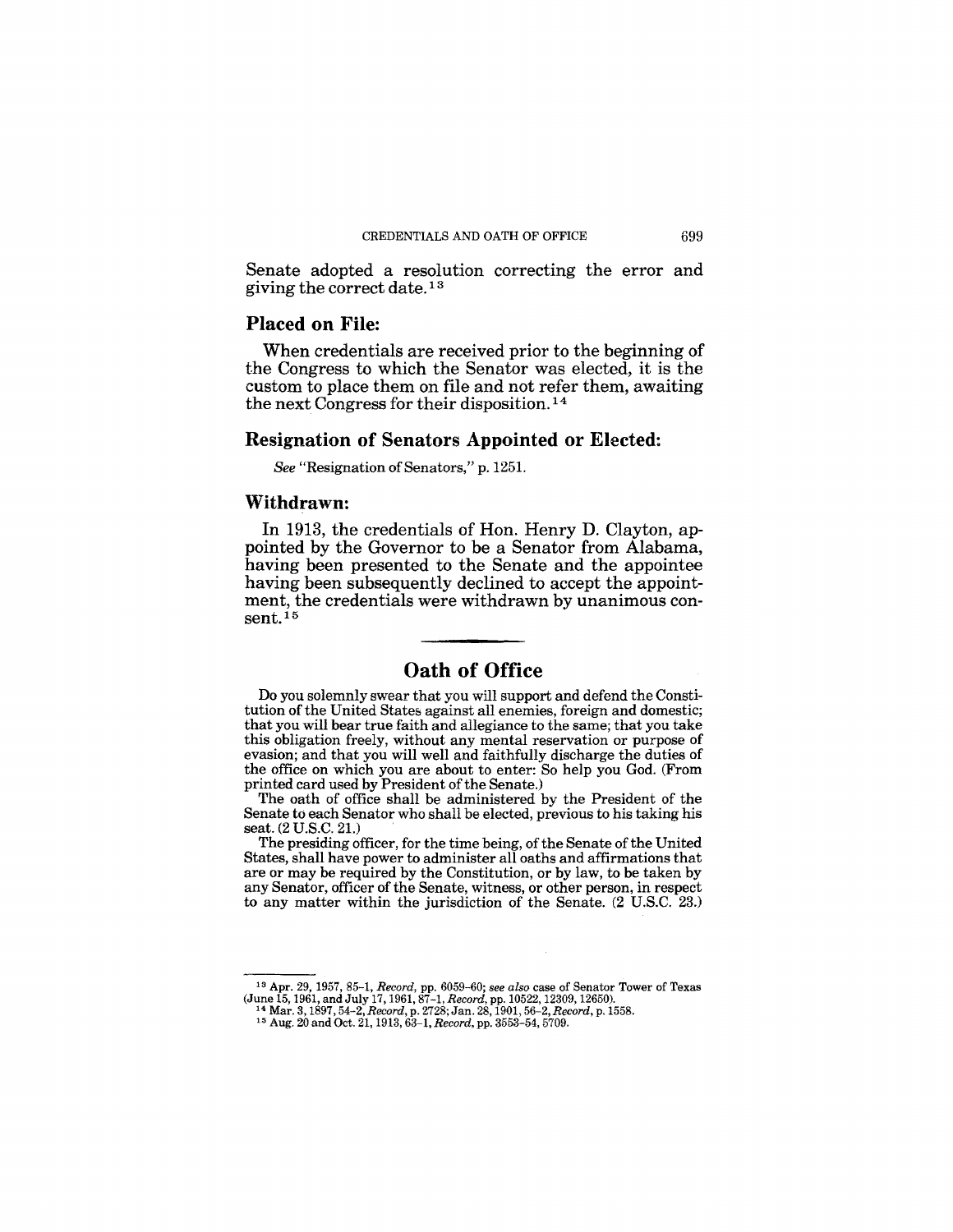#### Administered **in Open** Session:

The subscription to the oath of office must be made by Senators in open session.<sup>16</sup>

With the consent of the Senate, the administration of the oath of office may be elsewhere, even at the home of the Senator who is there because of illness.<sup>17</sup> For example, the oath of office was administered, pursuant to resolutions adopted in each instance by the Senate, to Senator-elect Walter F. Mondale at the Bethesda Naval Hospital,18 and to Senator-elect Joseph R. Biden, Jr., in Wilmington, Delaware. 19

<sup>16</sup> Mar. 4, 1925, 69-Special Session, *Record,* p. 7; Mar. 5, 1925, 69- Special Session, *Record,* pp. 8, 9. 11 May 3,1929,71-1, *Journal,* p. 48; May 6, 1929, 71-1, *Journal,* p. 49; Jan. 7,1943,78-

<sup>1,</sup> Journal, p. 2, Record, p. 31 and Jan. 11, 1943, 78–1, Record, p. 70.<br>- <sup>18</sup> Jan. 10, 1967, 90–1, Journal, p. 3; Jan. 12, 1967, 90–1, Journal, p. 24.<br><sup>- 19</sup> Jan. 3, 1973, 93–1, Record (daily), p. 7; Jan. 6, 1973, 93–1, R

form of the resolution (S. Res. 8) utilized follows:

Whereas Joseph R. Biden, Jr., a Senator-elect from the State of Delaware, is temporarily unable, by reason of tragedy in his family, to appear in person to take the oath required by law as a Member of the Senate; and

Whereas there is no consent or question as to his election: Now therefore be it *Resolved,* That the Secretary of the Senate be, and he is hereby, authorized to administer the oath of office to the said Joseph R. Biden, Jr., and that the said oath, when administered as herein authorized, shall be accepted and received by the Senate as the oath of office of the said Joseph R. Biden, Jr.

The following transpired in open session when the Secretary of the Senate reported back to the Senate regarding the administration of the oath:

<sup>&</sup>quot;The ACTING PRESIDENT pro tempore. The Secretary of the Senate has a report to submit to the Senate pursuant to Senate Resolution 8, which he will now make.

<sup>&</sup>quot;The Secretary of the Senate (Mr. Francis R. Valeo). Mr. President, having been authorized by the Senate, in accordance with the provisions of Senate Resolution 8, agreed to on January 3, 1973, to administer the oath of office to the Honorable Joseph

R. Biden, Jr., Senator-elect of Delaware, I now wish to submit my report to the Senate.<br>"I administered the oath of office to Senator Biden in the Wilmington General<br>Hospital, Delaware Division, in Wilmington, Del., on yes hand to the President of the Senate a signed copy of the oath, which is in addition to the oral affirmation made by the Senator as required by law....<br>"The ACTING PRESIDENT pro tempore. The oath will be placed on file and,

<sup>&</sup>quot;The ACTING PRESIDENT pro tempore. The oath will be placed on file and, without objection, will be printed in the RECORD at this point.

The text of the oath reads as follows:

<sup>&#</sup>x27;''I do solemnly swear that I will support and defend the Constitution of the United States against all enemies foreign and domestic; that I will bear true faith and allegiance to the same; that I take this obligation freely without any mental reservation or purpose of evasion; and that I will well and faithfully discharge the duties of the office on which I am about to enter: So help me G

JOSEPH R. BIDEN, Jr.

Signed at 12:50 p.m., at Wilmington General Hospital, Delaware Division, in the city of Wilmington, Delaware, on January 5,1973.

FRANCIS R. VALEO, *Secretary of the Senate.*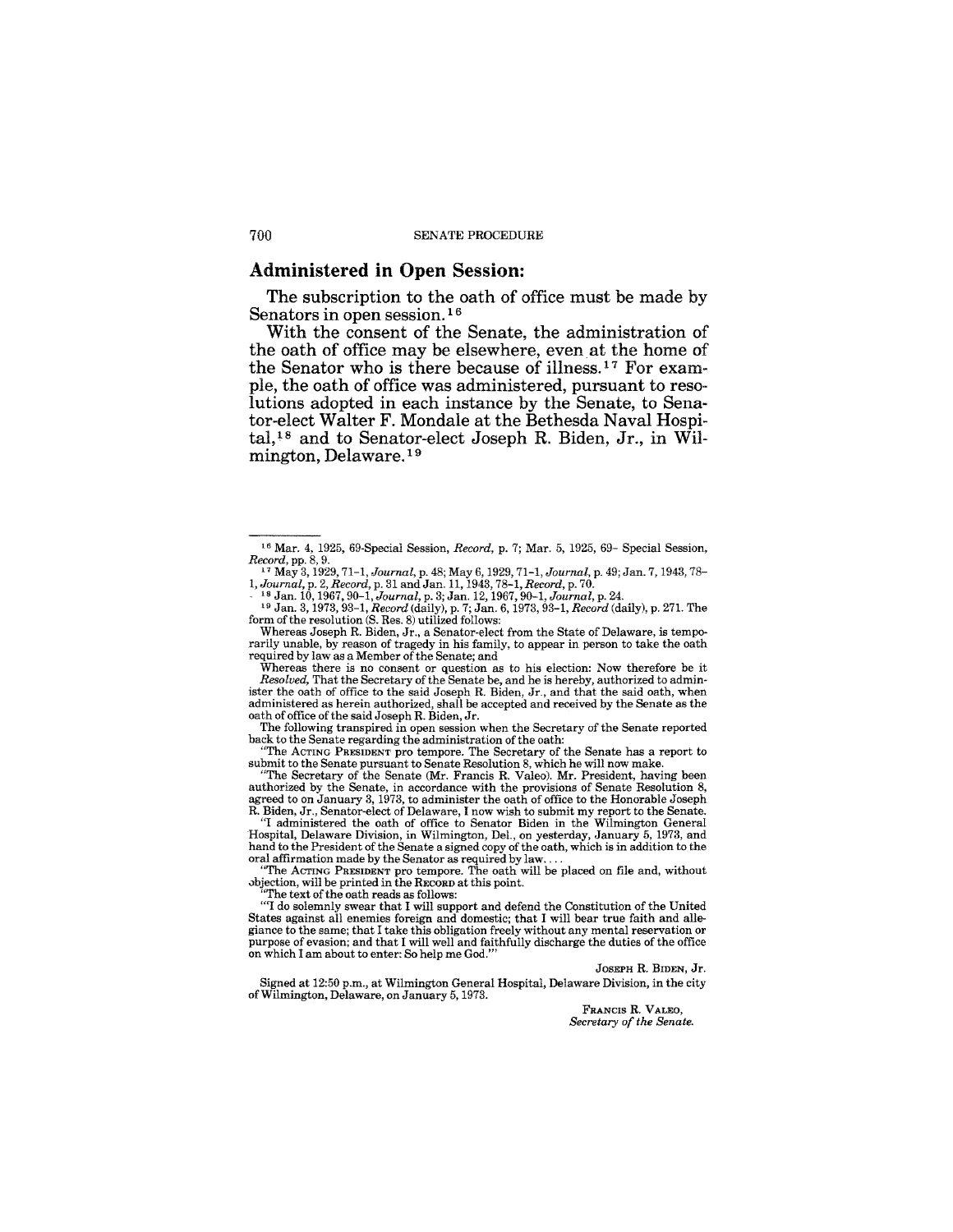## **Governor Notified of Senate Action on Contested Case:**

The Senate having decided that neither the contestant nor the contestee was entitled to be seated as a Senator from the State of Pennsylvania, the Governor of that State was ordered to be notified by the Vice President of the action of the Senate.<sup>20</sup>

## **Legal** Age **Requirements:**

The right of Rush D. Holt to a seat in the Senate from the State of West Virginia was challenged on the ground that when elected he had not attained the age of 30 years as required by the Constitution. <sup>21</sup>

The Senate concluded:

(1) In election cases the ineligibility of a majority candidate, for a seat in the Congress gives no title to the candidate receiving the next highest number of votes.

(2) The date on which a Senator-elect presents himself to the Senate, is sworn, and takes his seat should be determinative of the age qualifications prescribed by the Constitution.

(3) Mr. Holt not having presented himself to take the oath until after he had reached the age of 30 years, he was declared entitled to his seat.<sup>22</sup>

## **Oath Administered-Circumstances of:**

A Senator, appointed by the Governor to fill a vacancy in an unexpired term, and who was subsequently elected to serve for the remainder of the unexpired term, must be sworn in again.<sup>23</sup>

Various Senators have been sworn in office as successors to deceased Senators on the day their deaths were announced to the Senate. 24

In one instance a Senator with a temporary appointment from Georgia to fill a vacancy was permitted to take

<sup>&</sup>lt;sup>20</sup> Dec. 6, 1929, 71–2, Journal, p. 28, Record, p. 198.<br>
<sup>21</sup> See Jan. 3, Apr. 18, May 15, June 19, 20, 21, 1935, 74–1, Journal, pp. 2, 279, 344, 456, Record, p. 4; Apr. 18, 1935, 74–1, Journal, p. 279, 279, 279, 344, 45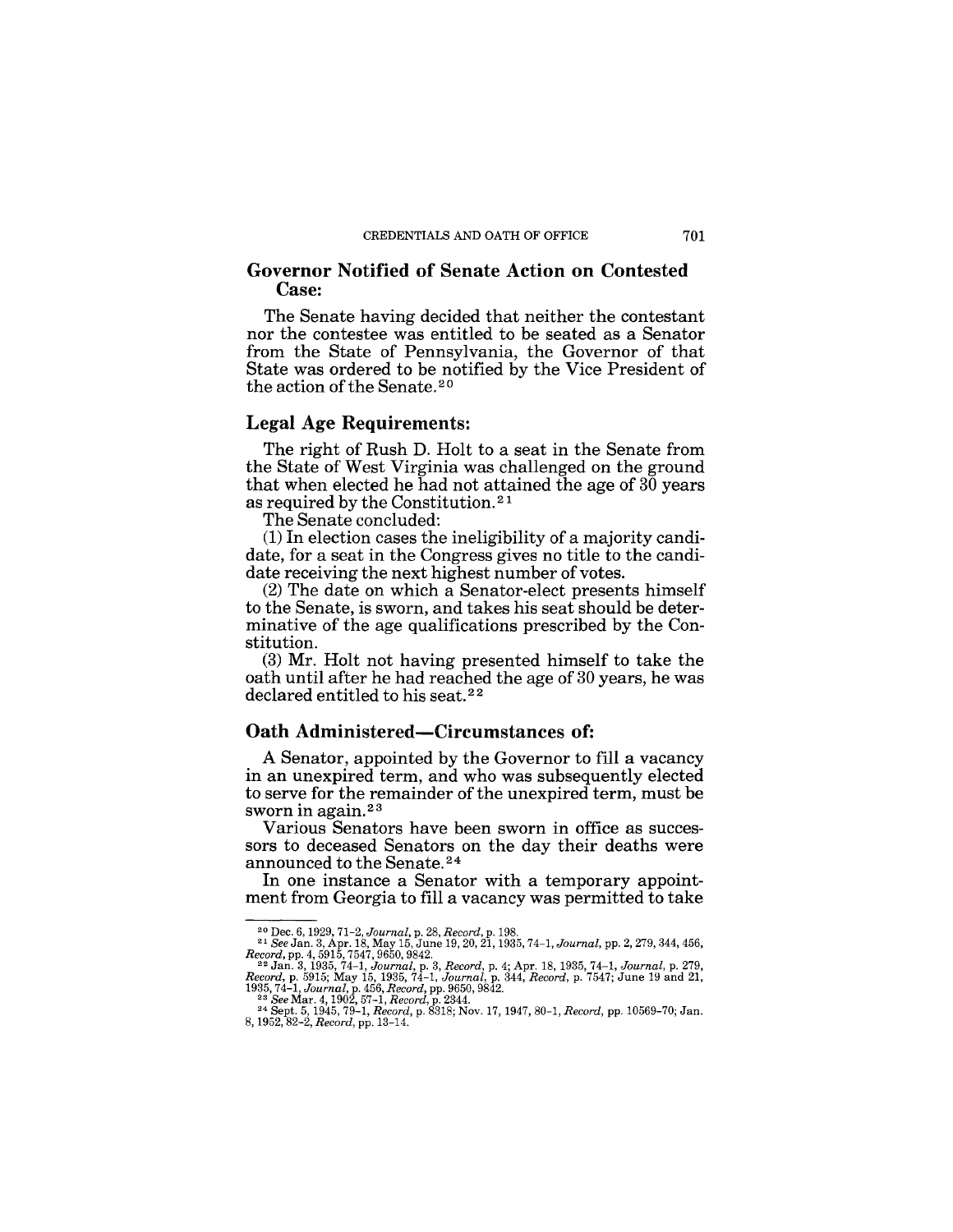the oath of office at the beginning of a new session, the credentials of the Senator-elect for the unexpired term not having at that time been presented to the Senate. <sup>25</sup>

## Oath Never Administered:

Various Senators have been appointed or elected and never sworn in since the adoption of the "Lame-Duck" amendment-(Twentieth),<sup>26</sup> not having had an opportunity to take an oath of office in open session of the Senate.<sup>27</sup>

The confirmation of the nomination of a Senator to be an ambassador to a foreign country does not vacate his seat in the Senate, and he remains a Senator, unless he resigns in the meantime, until he takes the oath of office as ambassador. 28

## Procedure for Administering Oaths

## Administration of Oaths of Office Privileged

#### Credentials Presented En Bloc:

On January 3, 1973, on the opening day of the 93d Congress, the credentials of Senators elected at the preceding November election were laid before the Senate en bloc, immediately after the Vice President had laid before the Senate the resignation of one Senator and the certificate of appointment of another Senator to fill that unexpired term, together with the certificate of one Senator-elect who was elected to fill a short term. In presenting the certificates of the 33 newly elected Senators for 6-year terms, the Vice President stated:

The VICE PRESIDENT. The Chair lays before the Senate the credentials of 33 Senators elected for 6-year terms beginning January 3, 1973. All certificates, the Chair is advised, are in the form suggested by the Senate, except the ones from Delaware and Arkansas, which

<sup>&</sup>lt;sup>25</sup> Nov. 21, 1922, 67-3, *Record*, pp. 8, 11-14.<br><sup>25</sup> Nov. 21, 1922, 67-3, *Record*, pp. 8, 11-14.<br><sup>25</sup> Richard C. Hunter, Nebraska, 1934; Joseph C. O'Mahoney, Wyoming, 1933, 1934:<br>William L. Hill, Florida, 1936; Guy V.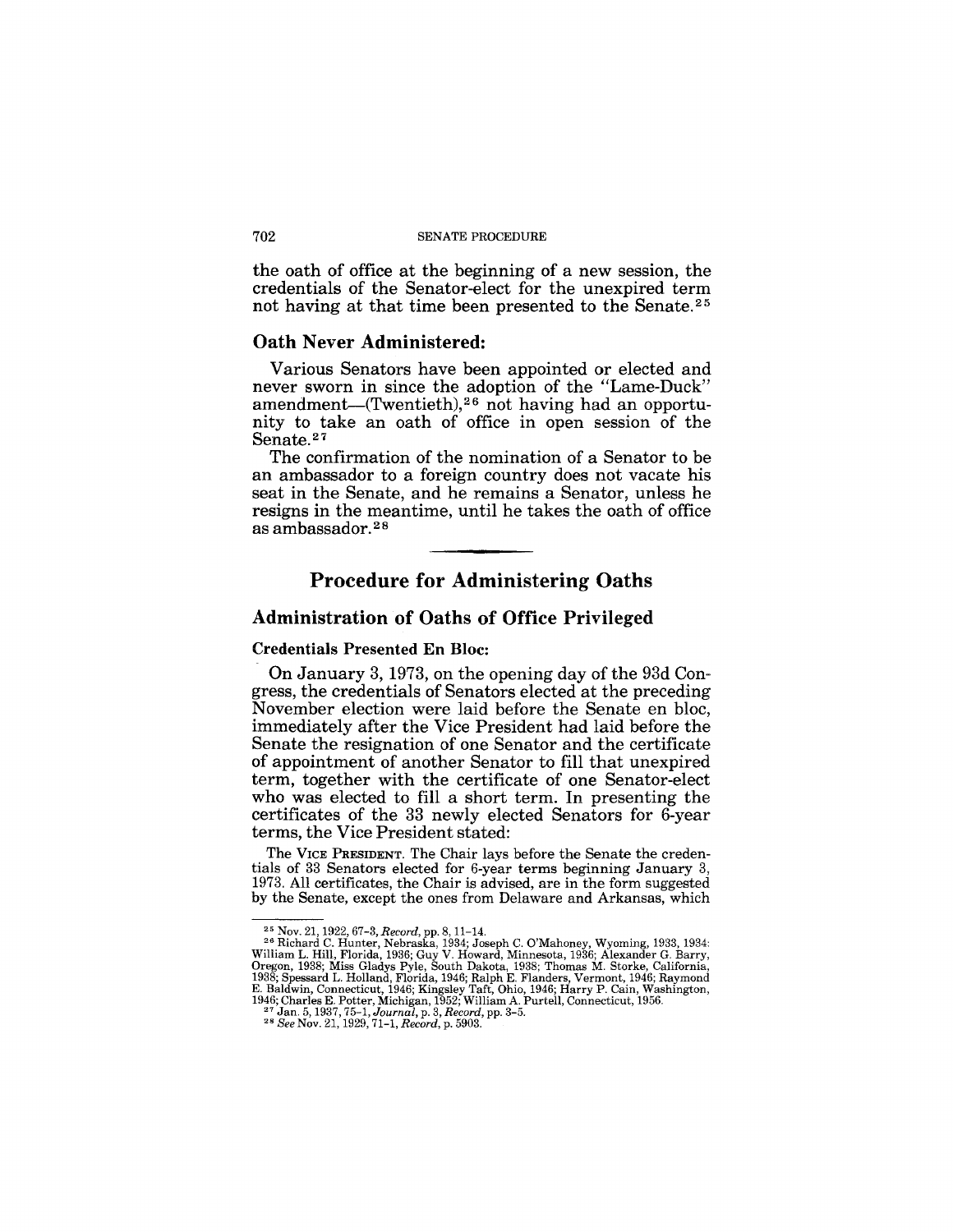used State forms but contained all the requirements of the form suggested by the Senate. CREDENTIALS AND OATH OF OFFICE 703<br>used State forms but contained all the requirements of the form sug-<br>gested by the Senate.<br>If there be no objection, the reading of the 33 certificates will be<br>waived and they will be pr

If there be no objection, the reading of the 33 certificates will be waived and they will be printed in full in the Record.

There being no objection, the reading of the 33 certificates was waived and printed in the Record....<sup>29</sup>

On January 3, 1985, on the opening day of the 99th Congress, 1st Session, the credentials of Senators elected at the preceding November election were laid before the Senate en bloc, immediately after the Vice President had laid before the Senate the letter of resignation of one Senator and the certificate of appointment of another Senator to fill that unexpired term. In presenting the certificates of the 33 newly elected Senators for 6-year terms, the Record reported the following:

"The Vice President laid before the Senate the credentials of the following Senators-elect duly chosen by the qualified electors of their respective states for the term beginning January 3, 1985 which were ordered to be placed on file."

This has been the recent practice of the Senate in the administration of the oath of office at the beginning of a new Congress.

The credentials of a newly elected Senator to fill a vacancy are laid down before the Senate by the Presiding Officer without any request from the floor being necessary.30

#### Matters Held Not Privileged:

Resolutions of this general nature but which have been held nonprivileged involved the following subjects: (1) declaring unlawful the election of a Senator by the Legislature of the State of Kansas, and that the individual was not entitled to a seat in the Senate (which went over under the rule);  $31$  (2) authorizing the administration of the oath to a Senator who had appeared to take the oath of office and directing an investigation of certain charges made against him (ordered to lie over 1 day under the rule);  $3^{2}$  (3) fling a report on the campaign contributions and expenditures of a Senator; 33 (4) declaring a sitting Senator not entitled to retain a seat in the Senate because

<sup>&</sup>lt;sup>29</sup> Jan. 3, 1973, 93-1, *Record*, p. 3.<br><sup>30</sup> Jan. 23, 1984, 98-2, *Record*, p. 1.<br><sup>31</sup> Jan. 31, 1895, 53-3, *Journal*, p. 84, *Record*, p. 1566.<br><sup>32</sup> Dec. 6, 1926, 69-2, *Journal*, p. 4, *Record*, pp. 7, 8.<br><sup>33</sup> Feb. 5, 1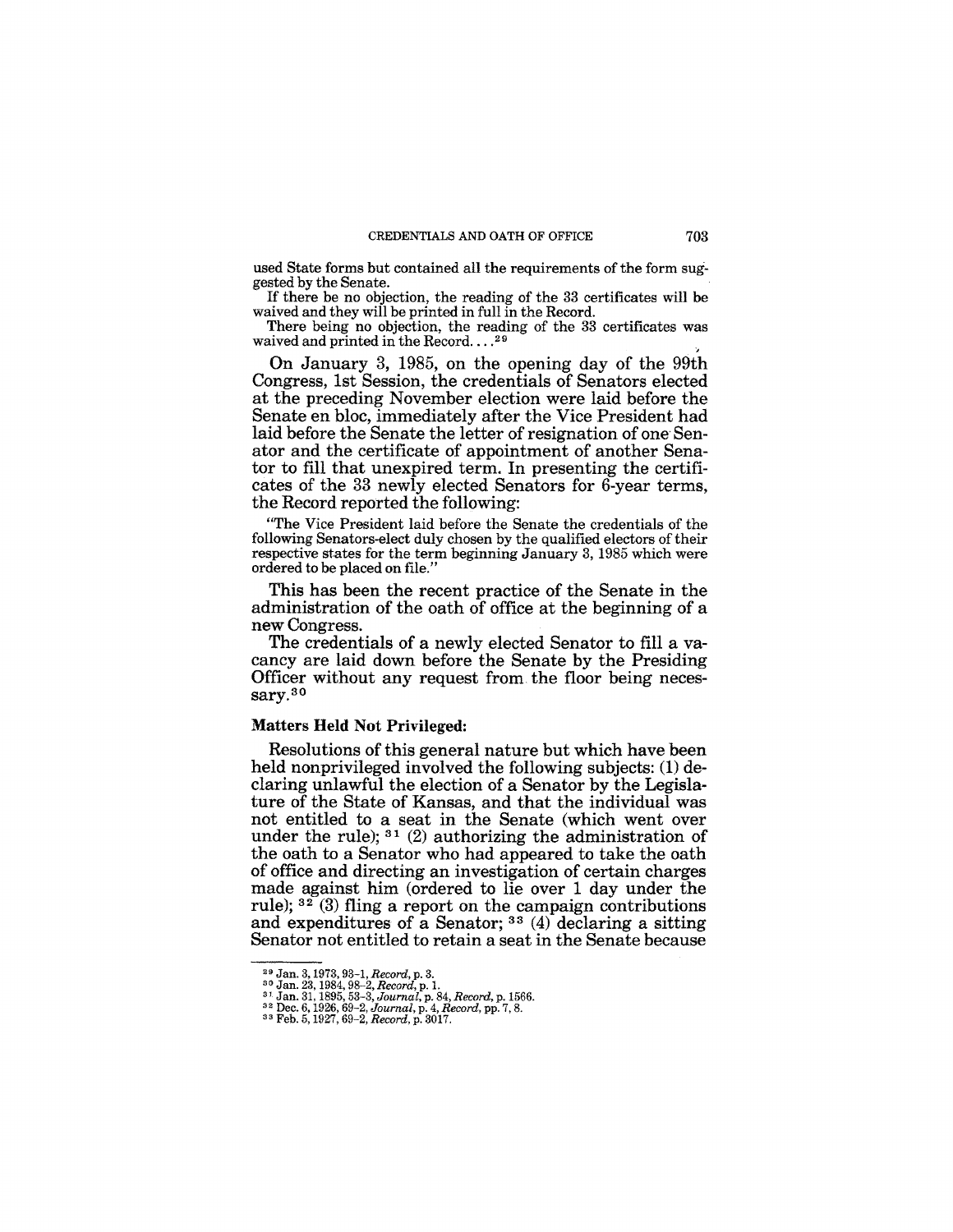of an illegal election (ordered to lie over 1 day under the rule); 34 (5) and a resolution providing for the impounding of ballot boxes and records of an election involving the right of a Senator to a seat in the Senate. 3 5

#### Practice of Senate in Administering Oaths:

Under orderly procedure, a Senator-elect, upon presentation of credentials, should be sworn in, and all matters touching his qualifications should be determined thereafter, according to a statement by the Chairman of the Committee on Privileges and Elections in 1903. <sup>36</sup>

Under recent practices of the Senate, credentials of Senators-elect for full terms are laid down en bloc and ordered printed in the *Congressional Record* without being read.<sup>37</sup>

Upon the convening of a new Congress in recent years, after the credentials are laid down en bloc and ordered printed, the oaths are administered, immediately after which the roll is called to ascertain if a quorum is present. 38

Upon the convening of a second session of a Congress, the Vice President directed the roll to be called to ascertain the presence of a quorum. 39

In the 70th Congress the Senate returned to the practice of administering the oath of office to Senators-elect in groups of fours. 4 0

Pending action on a resolution denying a seat to a person appointed by the Governor of a State to fill a vacancy in the Senate, the administration of the oath to such appointee would not be in order.<sup>41</sup> The reference of such resolution to a committee would not be construed to be an impediment to the immediate administration of the

<sup>&</sup>lt;sup>34</sup> Jan. 9, 1911, 61–3, *Journal*, p. 64, *Record*, pp. 648–49.<br><sup>35</sup> See Jan. 29, 1931, 71–3, *Record*, p. 3429.<br><sup>36</sup> Mar. 5, 1903, 58-Special Session, *Record*, p. 1; *see also* Dec. 5, 1927, 70-1, *Journal*, p. *4, Record,* p. 3. 37 Jan. 3, 1947, 80-1, *Record,* p. 3; Dec. 31, 1948, 80-2, *Record,* p. 10253; Jan. 3, 1953,

*<sup>83-1,</sup> Record,* p. 3; Jan. 5, 1955,84-1, *Journal,* p. 3; *see also* Jan. 3, 1939,76-1, *Record,* p. 3.

<sup>38</sup> *See* proceedings for the opening day of recent new Congresses. *See also* Apr. 4, 1911, 62-1, *Record, pp. 1, 2; Journals* of first session of recent new Congresses; Mar. 5, 1903, 58-Special Session, *Record*, p. 1; Dec. 2, 1907, 60-1, *Record*, p. 1.

<sup>&</sup>lt;sup>39</sup> Dec. 3, 1928, 70-2, *Record*, p. 3.<br>
<sup>40</sup> Dec. 5, 1927, 70-1, *Record*, p. 3; *see also Jan.* 3, 1947, 80-1, *Record*, pp. 3-32.<br>
<sup>41</sup> See Dec. 12, 1929, 71-2, *Journal*, pp. 38-39, *Record*, pp. 529-33.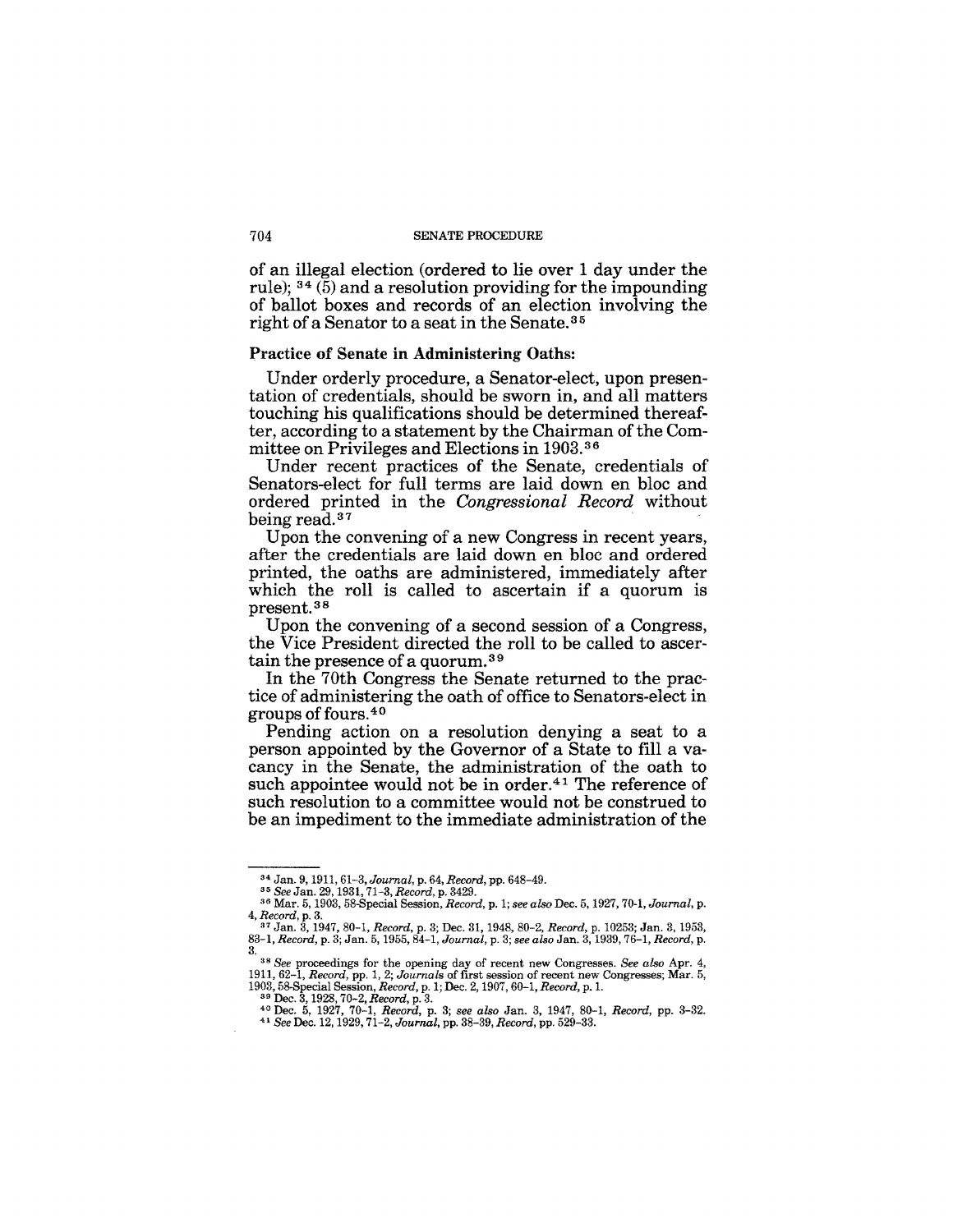oath.42 If such resolution were adopted, the oath could not be administered to such appointee.<sup>43</sup>

In one case, a Senator-elect, upon the presentation of his certificate of election, was escorted to the desk for administration of the oath by the senior Senator of his State and also the Senator who was appointed to fill the vacancy to which the Senator-elect had been subsequently elected.44

#### Privileged Status and Precedence of Business:

The presentation of the credentials of a Senator-elect is a matter of the highest privilege and will not displace the unfinished business,  $45$  and questions arising in connection therewith shall be proceeded with until disposed of; 46 but they may not be presented while a motion to correct the *Journal* is pending,<sup>47</sup> except by unanimous consent,48 since the reading of the *Journal* has precedence over the question of administering the oath to a Senator.<sup>49</sup>

A resolution to administer the oath to a Senator-elect is a privileged matter and does not have to lie over 1 day under the rule for consideration, and is in order during the morning business, and by majority vote it can be considered.<sup>50</sup>

The report of a committee involving the right of a person to a seat in the Senate, including a report on an appointment to fill a vacancy 51 arising in connection with the credentials, is highly privileged, and has precedence over the unfinished business or motions except those designated in Rule XXII. 52 A resolution declaring a person entitled to a seat in the Senate, while highly privileged, is subject to the motions specified in Rule XXII, under which a motion to proceed to the consideration of executive business is in order.<sup>53</sup>

<sup>42</sup> *Ibid.* 

<sup>43</sup> *Ibid.* 

<sup>&</sup>lt;sup>45</sup> Nov. 29, 1990, 81-2, *Hecord*, pp. 19942–43.<br>
45 Mar. 3, 1927, 69-2, *Journal*, pp. 268-69, *Record*, pp. 5513–19.<br>
45 Jan. 6, 1932, 72-1, *Journal*, p. 126.<br>
47 *See* Nov. 17, 1942, 77-2, *Record*, p. 8920.<br>
48 Nov.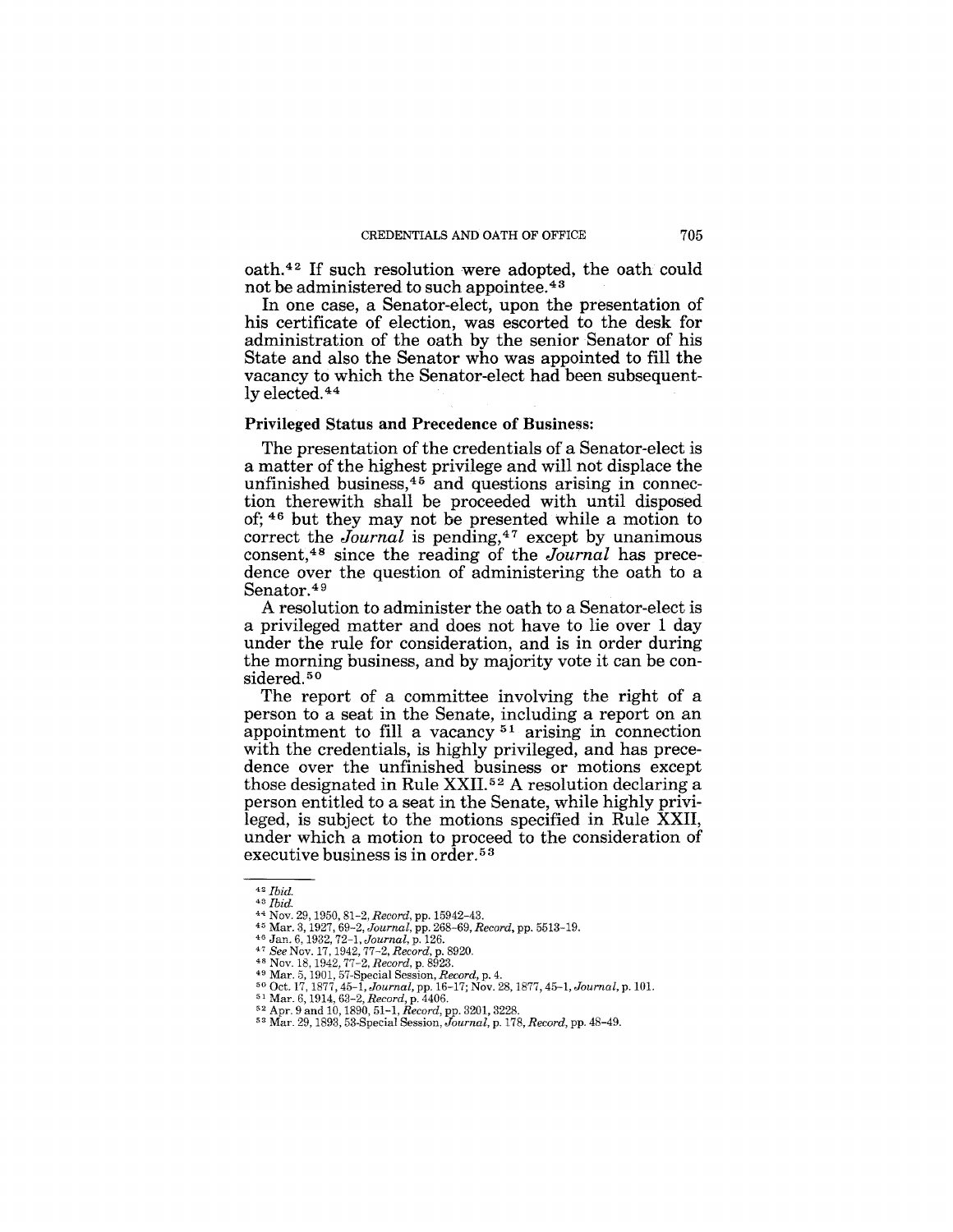A motion to administer the oath of office to an appoint· ee to fill an unexpired term 54 or a resolution denying a Senator-elect a seat in the Senate is a matter of the highest privilege, and does not have to lie over 1 day under the rule; 55 but the Senate, by a majority vote, may lay such a resolution aside and take up another matter. <sup>56</sup>

A resolution determining which of two claimants was entitled to a seat in the Senate from the State of Idaho was held to be a matter of high privilege, and a substitute amendment alleged to be simply a declaration of principles and not germane or pertinent was held by the Senate in 1892 not to be in order. 57

A committee report recommending that William S. Yare and William B. Wilson be denied a seat in the Senate from the State of Pennsylvania was held to be a privileged matter, and did not have to lie over 1 day under the rule, but might be displaced by another privileged matter by a majority vote.<sup>58</sup>

#### Consideration of Contested Election Cases:

It is not in order for the Presiding Officer, upon the request of a Senator, in the absence of a motion or unani· mous consent request, to lay before the Senate as a matter of high privilege, the report of a committee on a contested election case.<sup>59</sup>

It is not in order, upon the request of a Senator, to lay before the Senate as a privileged matter a resolution of the Calendar declaring a person was not legally elected a Senator, but a motion is necessary to proceed to its consid~ eration.<sup>60</sup>

A committee report on a contested election case is privileged and does not have to lie over 1 day. 61

Where such a report contains recommendations only without an accompanying resolution or motion, there would be nothing before the Senate upon which action could be taken. 62

- 
- 

<sup>54</sup> Mar. 9, 1885, 49-Special Session, *Record,* p. 4. 55 Sept. 9, 1929, 71-1, *Journal,* p. 131, *Record,* p. 3413; Dec. 5, 1929,71-2, *Journal,* p.

<sup>26,</sup> Record, p. 128; Dec. 2, 1930, 71-3, Journal, p. 5, Record, p. 32.<br>
<sup>56</sup> Jan. 31, 1898, 55-2, Record, p. 1243; Feb. 17, 1898, 55-2, Record, p. 1825.<br>
<sup>57</sup> Mar. 3, 1892, 52-1, Journal, pp. 135-36, Record, p. 1675.<br>
<sup>57</sup>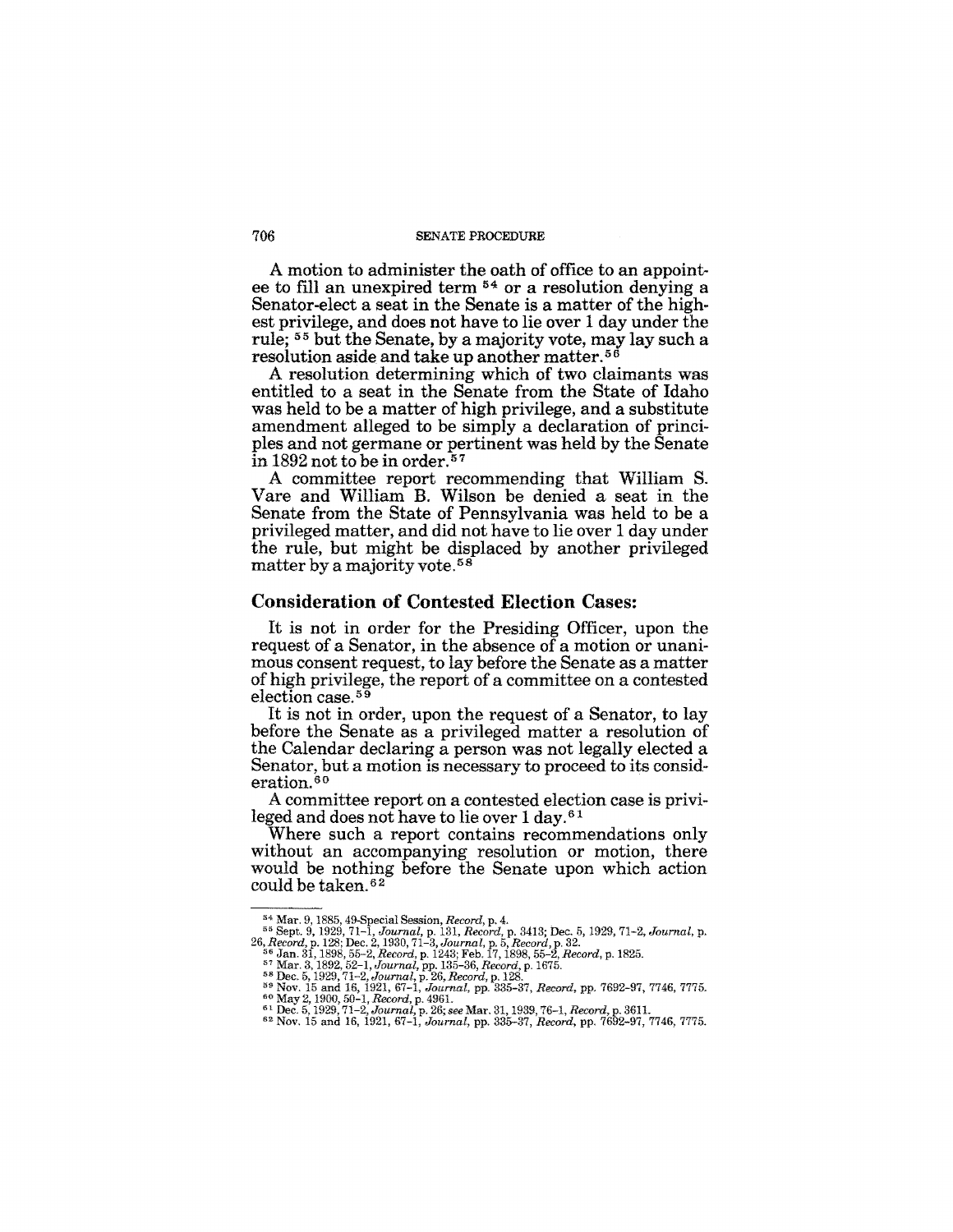In 1929, a discussion took place on the policy, where the right of a Senator-elect to a seat was challenged, of administering the oath upon presentation of credentials which are valid upon their face, and later inquiring into the rights of the Senator-elect to retain his seat.<sup>63</sup>

## **Debate of Reference of Credentials:**

A motion or resolution to refer the credentials of a Senator-elect to a committee is debatable. 64

## **Floor Privileges of Senators-Elect:**

Under Rule XXIII, and the practice of the Senate, the privilege of the floor is extended to Senators-elect or bona fide claimants of a Senate seat, even if they are not permitted to take the oath of office, during any consideration oftheir respective credentials, or cases; and in some cases, pending a determination of the contest, the contestants have been granted the privilege of addressing the Senate or of being heard in their own defense. 65

During the consideration of a resolution denying William S. Yare a seat in the Senate from the State of Pennsylvania, his physician was permitted to sit with him in the Senate Chamber. 66

## **Oath Administered Prior to Receipt of Credentials:**

By unanimous consent or without objection, the oath of office has been administered to various Senators prior to receipt of their credentials on the basis of telegrams from the Governors of their respective States stating that their credentials were en route,67 or that the election was authentic. 68

Accordingly, in cases where no question was raised concerning the election of a Senator, the Senate by unani-

<sup>63</sup>Dec. 4, 1929, 71-2, *Record,* p. 90. 64 Mar. 3, 1927, 69-2, *Journal,* pp. 268-69, *Record,* pp. 5513-19; Dec. 2, 1930,71-3,

Journal, p. 5, Record, p. 32.<br>
<sup>65</sup> Mar. 16, 1897, 55-1, Journal, p. 5; Feb. 25, 1892, 52-2, Journal, p. 127, Record, p.<br>
1432; Dec. 7, 1927, 70-1, Journal, p. 15, Record, p. 161; Dec. 4, 1929, 71-2, Journal, p. 19,<br>
Recor *Record,* p. 1355. 68 *Ibid.;* Aug. 29, 1957, 85-1, *Record,* p.16457.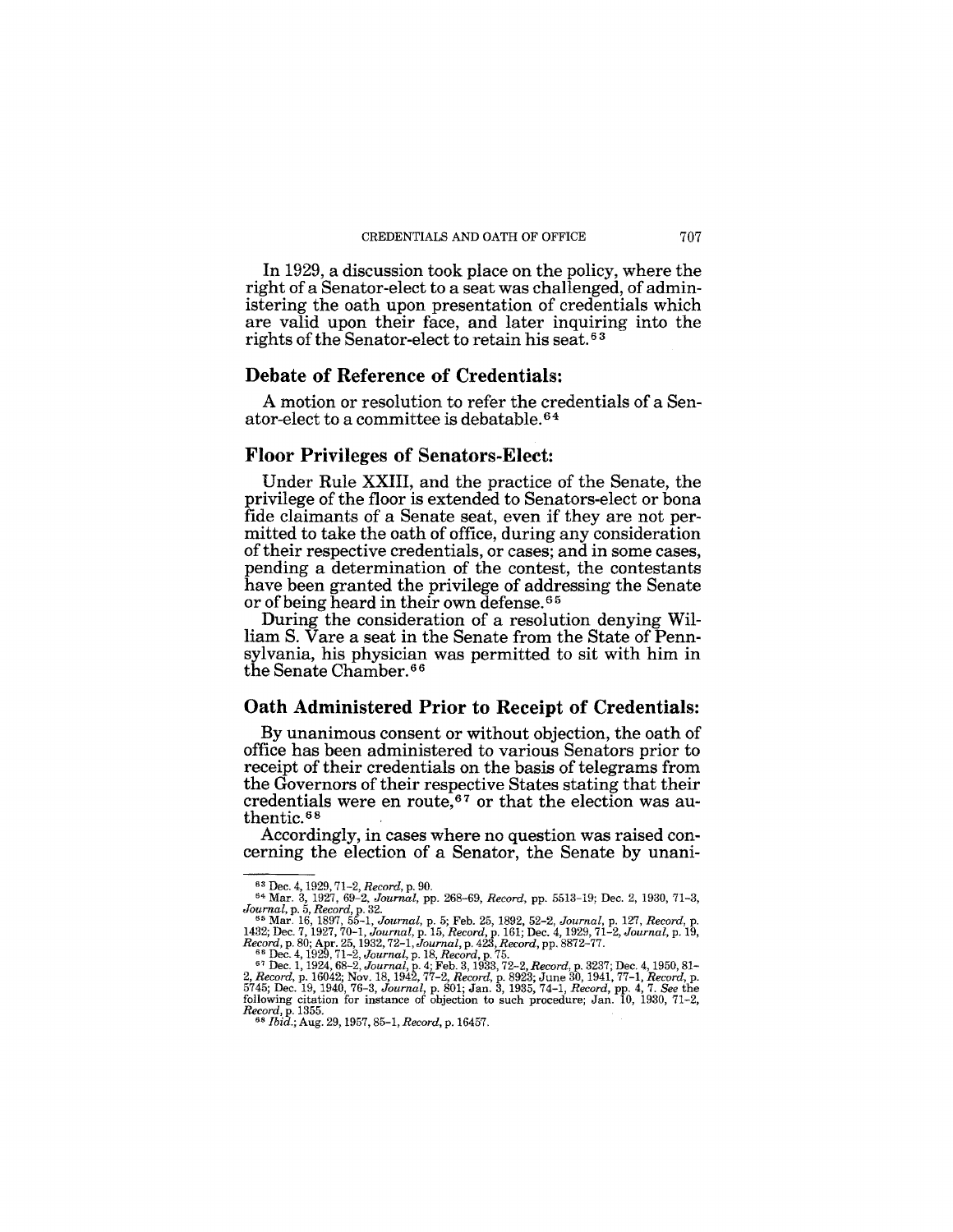mous consent on various occasions has administered the oath of office to such Senators-elect, prior to the receipt of their credentials on the grounds that:

(1) the certificate had been issued and mailed to the President of the Senate; 69

(2) pursuant to a telegram from the Governor of a State announcing the appointment of a Senator to fill a vacancy and stating that the certificate of appointment had been mailed; 70

(3) a certified statement of the election submitted to the Secretary of the Senate; 71

(4) a telegram from the Governor certifying the election of the said Senator; 72

(5) and on the basis of an authenticated statement prepared by the Secretary of State of the said State showing that the Senator had received a majority of the votes cast for that office but since under the State law the canvassing board could not meet until a subsequent date, a formal certificate of election could not be issued. 7 3

## Oath Held Up-Candidate Asked To Stand Aside:

In the 70th Congress, in the administration of the oath to Senators-elect, when the names of Frank L. Smith, of Illinois and William S. Yare, of Pennsylvania, were reached, resolutions denying them seats in the Senate because of excessive campaign expenditures were submitted and they were requested to stand aside. By unanimous consent, however, the further consideration of their credentials was postponed without prejudice to their rights until the next day.74 The same results, in effect, were accomplished in the case of Theodore G. Bilbo, of Mississippi, in January 1947; and while an agreement was reached to pay him and his staff, the oath was never administered since he died before the issue was settled.<sup>75</sup>

<sup>&</sup>lt;sup>69</sup> Dec. 1, 1924, 68–2, Journal, p. 4, Record, pp. 3–4.<br><sup>70</sup> Feb. 3, 1933, 72–2, Journal, p. 156, Record, p. 3237.<br><sup>71</sup> Nov. 27, 1950, 81–2, Record, p. 15772.<br><sup>72</sup> Nov. 28, 1950, 81–2, Record, p. 15919.

<sup>73</sup>Jan. 3, 1935,74-1, *Journal,* p. 4, *Record,* p. 7; *see also* Nov. 27, 1950, 81-2, *Record,* p. 15772; Nov. 28, 1950,81-2, *Record,* p. 15919. 74 Dec. 5, 1927, 70-1, *Journal,* p. 4, *Record,* pp. 3-5. n Jan. 3 and 4, 1947, 80-1, *Record,* pp. 3-32, 109-10.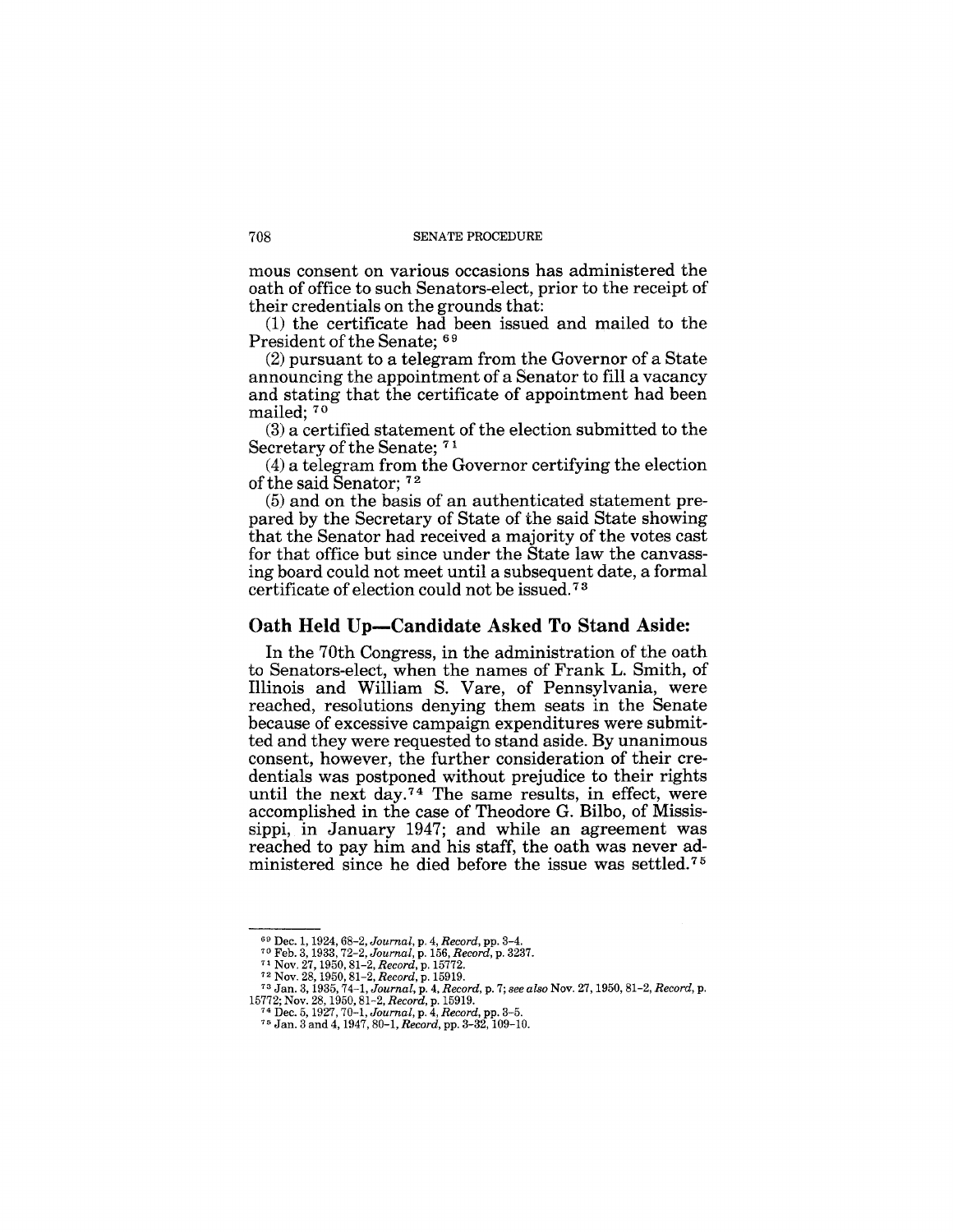#### **Reference of Credentials:**

A motion or resolution to refer the credentials of a Senator-elect to a committee is privileged,<sup> $76$ </sup> and has precedence over the administration of the oath to such a Senator-elect. 77

After the name of a Senator-elect is called, while the question of swearing him in is pending the consideration of a resolution to refer his credentials to a committee and to deny him the right to take his oath of office in the meantime is privileged and takes precedence over swearing him in, but the resolution is open to amendment.78 A resolution to refer is privileged and does not have to lie over a day.7 9

Reference to a committee of a resolution denying a seat to an appointee of the Governor of a State to fill a vacancy in the Senate would not be construed to be an impediment to the administration of the oath.<sup>80</sup>

A motion to refer to a committee a document which has not been presented to the Senate and not in its possession is not in order.<sup>81</sup>

#### **Sworn in Without Prejudice:**

In recent years various Senators-elect against whom charges or petitions of contest or both were filed, have been sworn in without prejudice to either themselves or the Senate,82 and then resolutions to exclude or affirm their membership in the Senate were disposed of by a majority vote at a later date.<sup>83</sup> For example, the seating without prejudice of Pierre Emil George Salinger, appointed a Senator by the Governor of the State of California, to succeed the late Senator Clair Engle was challenged. $84$  The legality of the appointment having been challenged, Mr. Salinger was seated without prejudice, and the Committee on Rules and Administration was di-

<sup>&</sup>lt;sup>76</sup> Mar. 3, 1927, 69–2, Journal, pp. 268–69, Record, pp. 5513–19; Dec. 2, 1930, 71–3,<br>Journal, p. 58 Record, p. 32.<br><sup>77</sup> Dec. 5, 1916, 64–2, Record, pp. 11, 12.<br><sup>78</sup> Jan. 3, 1947, 80–1, Record, pp. 3–32.<br><sup>79</sup> Dec. 1, 193

<sup>84</sup> Aug. 5, 1964,88-2, *Record,* pp. 18110-111; July 30, 1964, 88-2, *Record,* pp. 18107- 20; Aug. 12 and 13, 1964, 88-2, *Record,* pp. 19395-413, 19416-22.